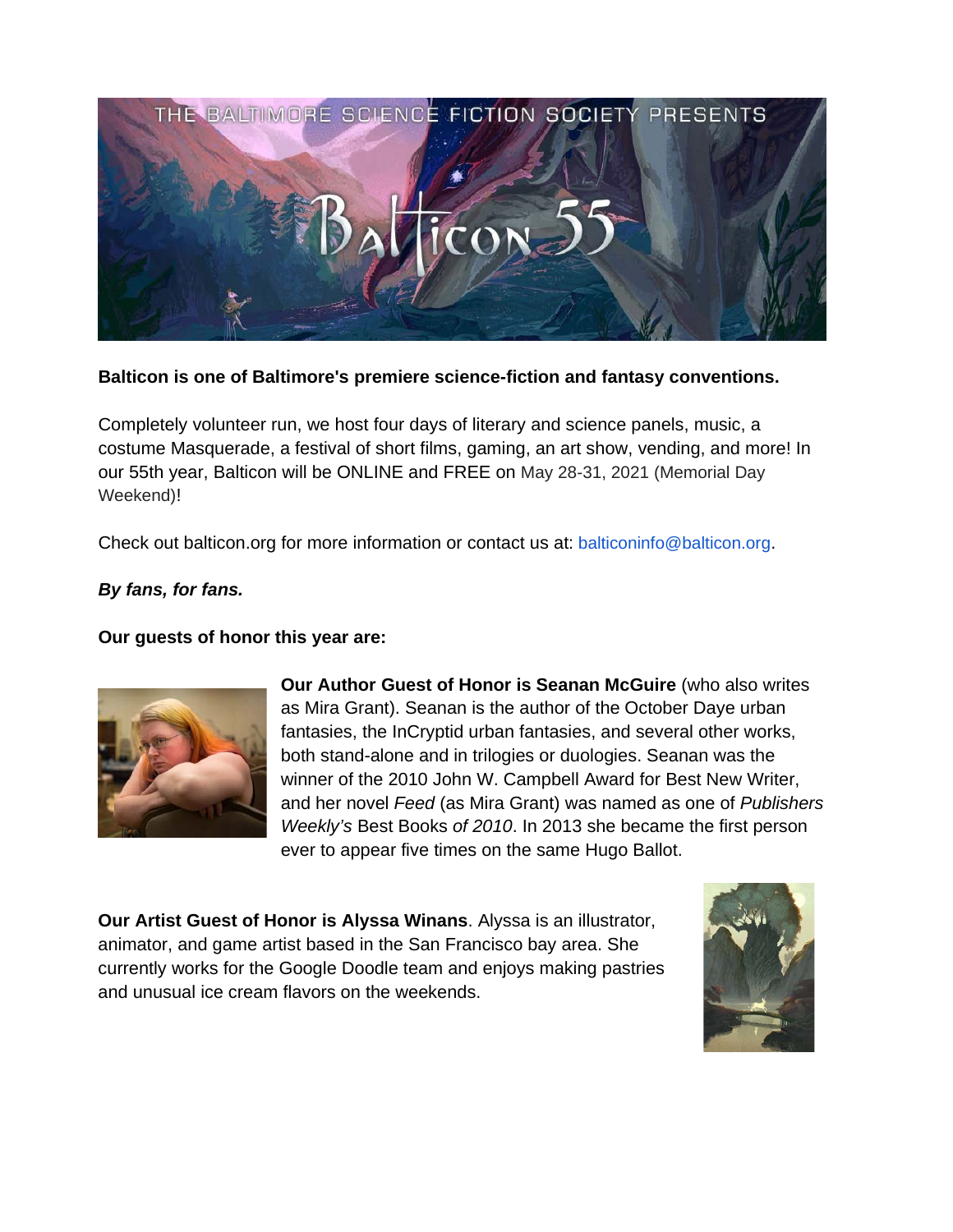

**Our Music Guests of Honor are Margaret & Kristoph**. Recording artists Margaret Davis and Kristoph Klover perform original arrangements of Celtic music from the British Isles and the Medieval and Renaissance melodies of the European courts and countrysides. Featuring soaring vocals and Celtic harp, guitar, octave mandolin, flute, recorders, and whistle. They have delighted audiences since 1993.



**Our Fan Guests of Honor are Bruce & Cheryl Evry**. In the lore of local fandom, one cannot pass the DC area without hearing about the convention running duo of Bruce and Chryl Evry. Bruce started a small gaming supply group called Fantasy Teknicks, or FanTek for short, around 1981 out of Aberdeen, MD. Then, a birthday party turned into Evecon. Around Evecon 3, he met a young woman from Philadelphia, Cheryl. Together, they became a formidable team running the conventions, which expanded to include CastleCon in 1987. Later, they went on to try out other experiments, like HalloweenCon and CthulhuCon, usually as one-off ideas, out of Frederick, MD.

**The 2021 Robert A. Heinlein Award Winner is C. J. Cherryh.** C. J. Cherryh is a speculative fiction writer, editor, and translator. Ms Cherryh's body of work, particularly stories set in the Alliance–Union universe, are honored for their portrayal of the rich and complex social and economic life possible for a spacefaring culture and in particular one based on spacestation life.





## **The 2021 Compton Crook Award Winner is Micaiah Johnson**.

Micaiah was raised in California's Mojave Desert surrounded by trees named Joshua and women who told stories. She now studies American literature at Vanderbilt University, where she focuses on critical race theory and automatons. Her debut novel, *The Space Between Worlds*, is a science-fiction novel that uses the concept of the multiverse to examine privilege.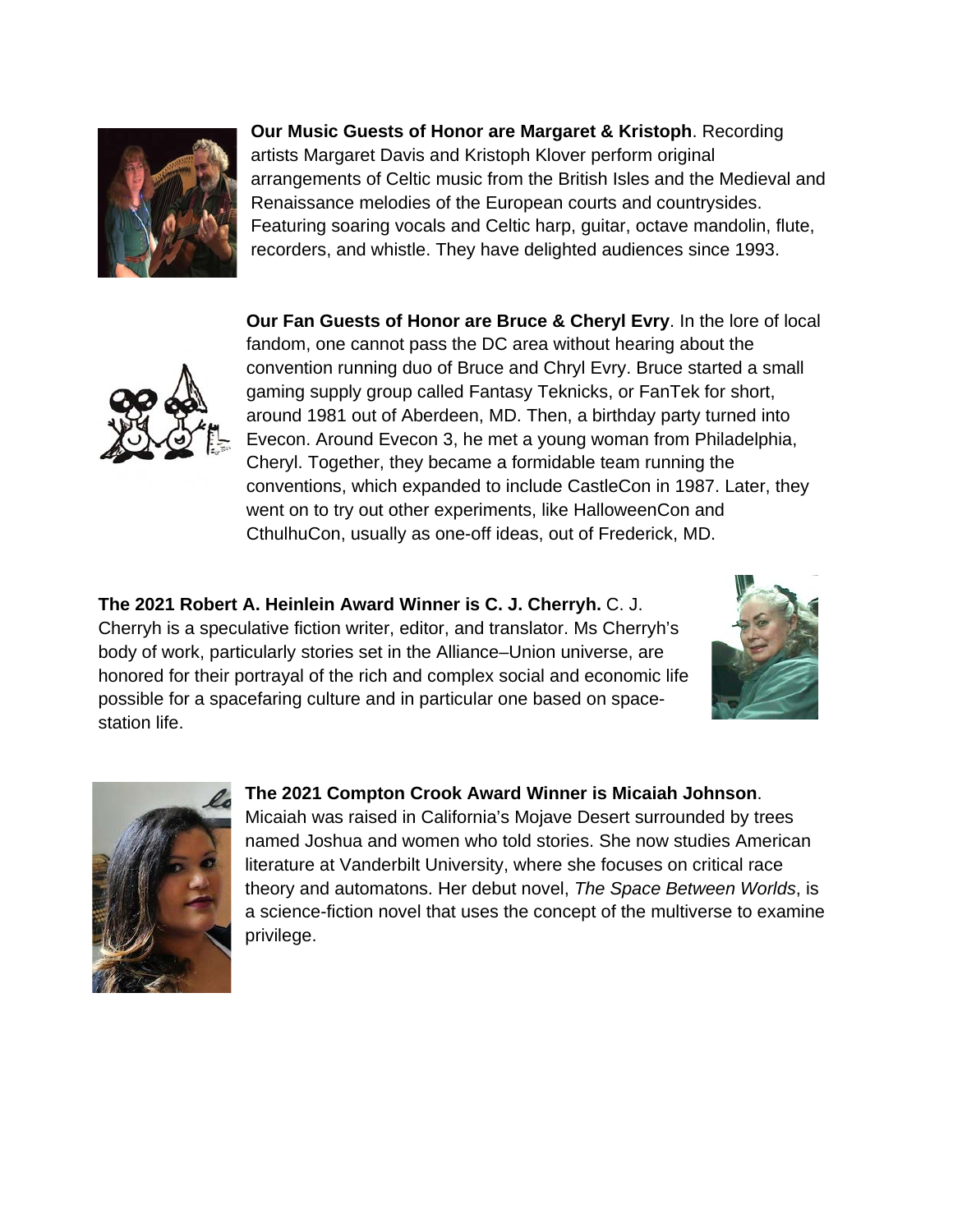## **The 2020 Compton Crook Award Winner was Arkady Martine**. Arkady Martine is speculative fiction writer and, as Dr. AnnaLinden Weller, a historian of the Byzantine Empire and a city planner. Under both her names she writes about border politics, rhetoric, propaganda, and the edges of the world. Her first novel, *A Memory Called Empire*, won the *2020 Hugo Award for Best Novel* and the *2020 Compton Crook Award for Best First Novel*.





**The 2019 Compton Crook Award Winner was R.F. Kuang**. Rebecca F. Kuang is the Astounding Award-winning and Nebula, Locus, and World Fantasy Award nominated author of *The Poppy War* and *The Dragon Republic* (Harper Voyager). Her debut novel *The Poppy War* won the *Crawford Award* and the *2019 Compton Crook Award for Best First Novel*.

Balticon is hosted by the **Baltimore Science Fiction Society** (BSFS). BSFS is an entirely volunteer run non-profit, charitable, literary and educational organization, dedicated to the promotion of, and an appreciation for, science fiction and fantasy in all of its many forms. BSFS supports young readers with our BSFS Books for Kids Program with change collection jars and a charity auction (of donated books, artwork, or services) at Balticon.

BSFS maintains a library of science fiction and fantasy books and other media with over 12,000 titles that are available to be lent to members and the public alike. BSFS also hosts monthly anime watch parties, book club meetings, movie nights, writers critique circle events, game nights, and more. See bsfs.org for more information.

BSFS, in cooperation with Balticon, hosts several awards ceremonies.

**The Compton Crook Award** is presented by the members of the Baltimore Science Fiction Society for the best first novel in the genre published during the previous year. The Award is named in memory of Towson State College Professor of Natural Sciences Compton Crook, who wrote under the name Stephen Tall, and who died in 1981.

**The Robert A. Heinlein Award** is given for outstanding published works in science fiction and technical writings that inspire the human exploration of space. (This award is given by The Heinlein Society).